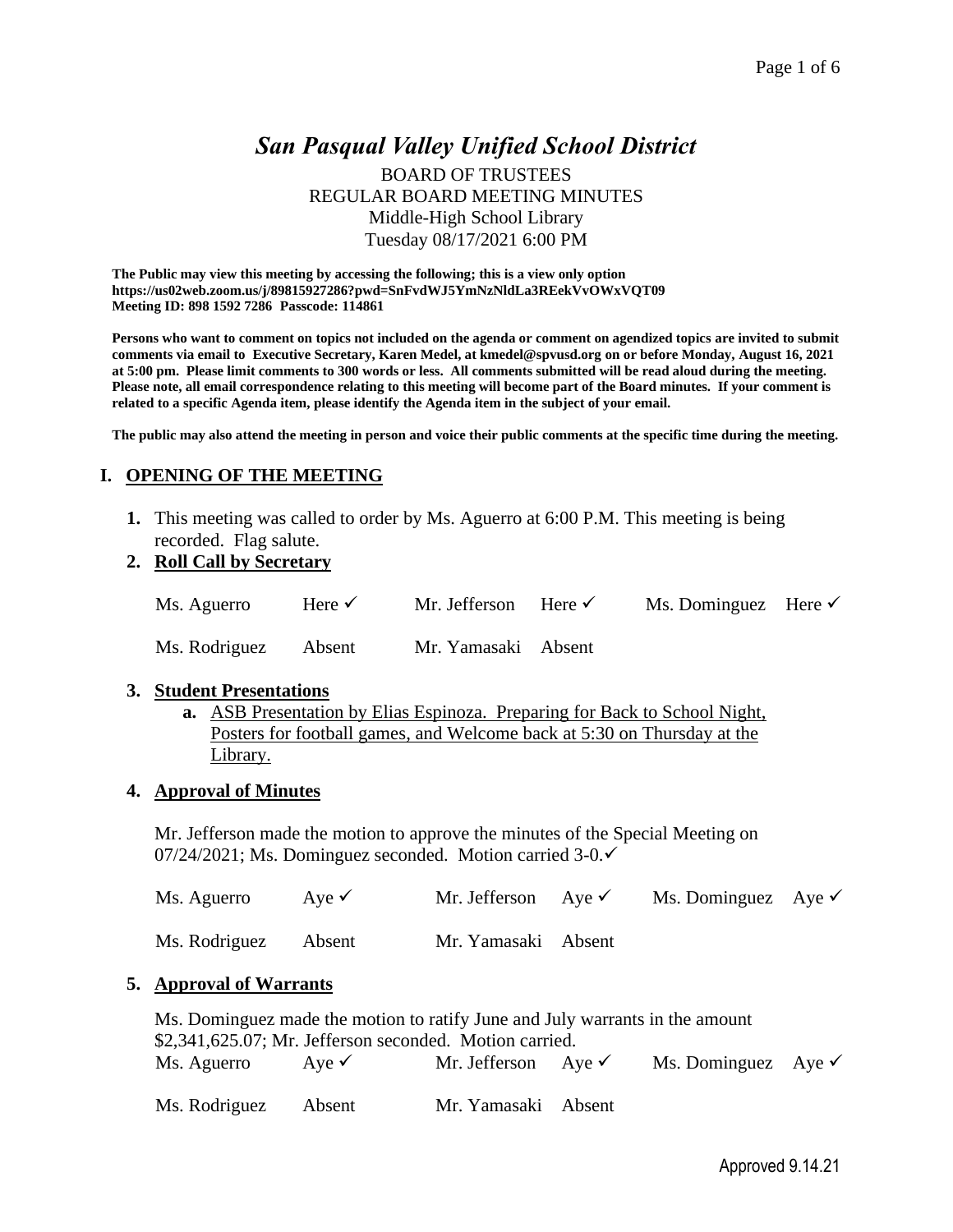## **6. Public Comments**

Are there any public comments speakers who require translation?

\*Persons who have complaints against Board members or District staff are encouraged to seek resolution to those complaints by using the San Pasqual Valley Unified School District written complaint procedures before orally addressing them at a meeting. The Board will not respond to such complaints until the applicable complaint procedure (BP/AR 1312.1) has been followed and has reached the Board level. Where a complaint concerns a District employee identifiable by name, position, or other facts, the Board cannot respond until proper written notice has been given to the employee pursuant to Government Code Section 54957.

Comments shall be limited to three minutes per person (six minutes if translation is required) and twenty minutes (forty minutes if translation is required) for all comments, per topic, unless the board president, subject to the approval of the Governing Board, sets different time limits

- **a.** Are there any members of the public to be heard on items not appearing on agenda that are within the jurisdiction of the District? **None**
- **b.** Are there any members of the public to be heard on items appearing on the agenda? **None**
- **c.** Are there any members of the public or parents/guardians of Indian children on equal participation in educational programs provided by the district. Title VII of The Elementary and Secondary Education Act as amended by the Every Student Succeeds Act or PL 114-95? **None**

# **II. PRESENTATIONS - None**

# **III. CONSENT ITEMS**

- 1. 2021-2022 San Pasqual Valley Adult Education Student Handbook
- 2. Travel/Training: ACSA New Superintendent's Seminar Series
- 3. Extra Duty: Middle School ASB Advisor
- 4. SPVHS/BMHS Student/Parent Handbook 2021-2022
- 5. Ratification Consultant Agreement Equitable Education Systems
- 6. Surplus Items
- 7. Travel/Training: Synergy CONNECT 2021
- 8. 2021-2022 Elementary Yearbook Staff
- 9. 2021-2022 MS/HS Strong Hearts Advisors
- 10. 2021-2022 Ratification High School Class Advisors
- 11. Travel/Training: 4x4 Block Scheduling Visits
- 12. Memorandum of Understanding Between San Pasqual Unified School District and San Pasqual Teachers Association Regarding ASES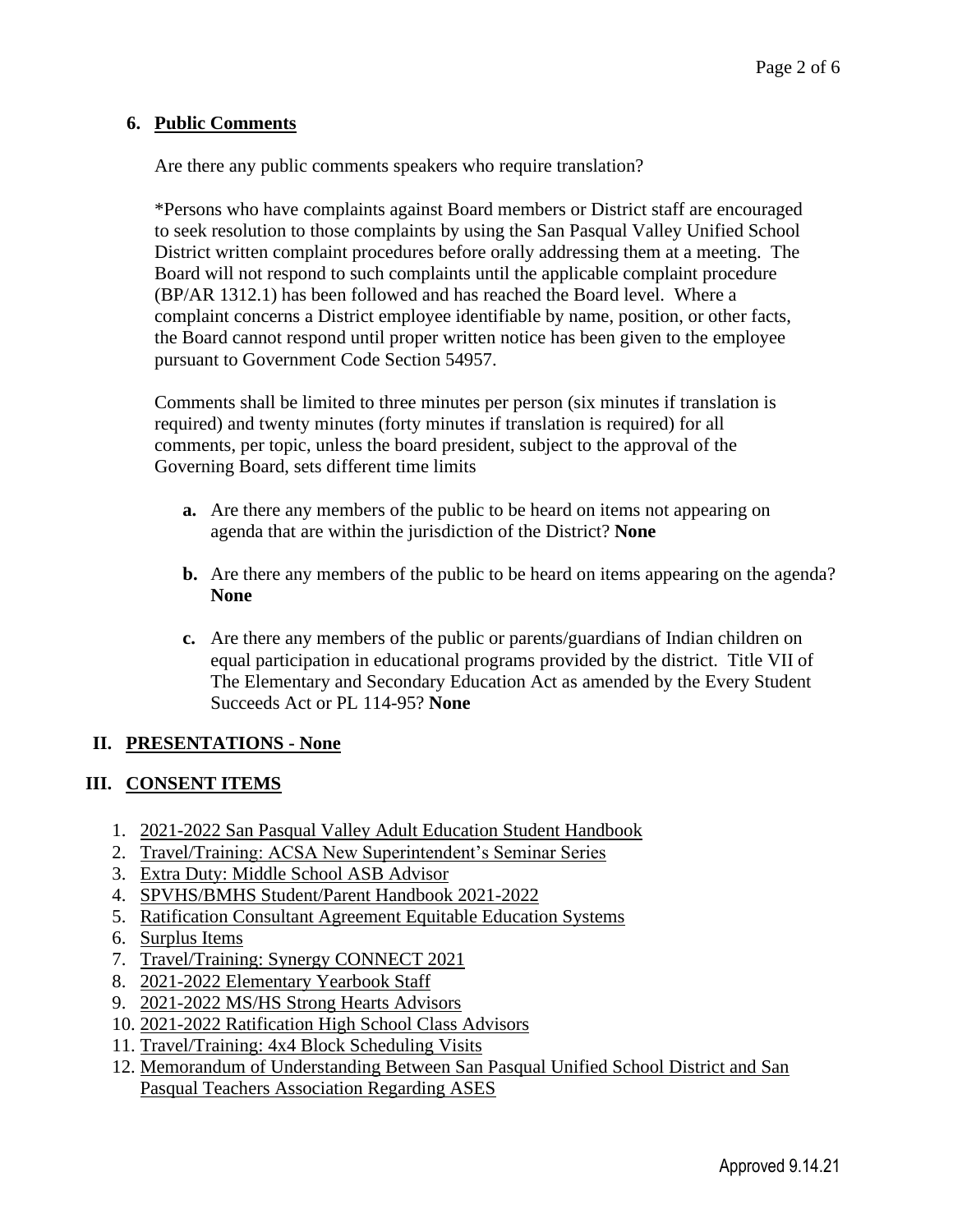Mr. Jefferson made the motion to approve the Consent items; Ms. Dominguez seconded. Motion carried 3-0.

Ms. Aguerro Aye <del>V</del> Mr. Jefferson Aye V Ms. Dominguez Aye V Ms. Rodriguez Absent Mr. Yamasaki Absent

## **IV. MONTHLY REPORTS**

- 1. San Pasqual Teachers Association (SPTA) Ms. Cynthia Porchas-Navarro
- 2. California School Employees Association (CSEA) Ms. Luz Sarabia-Grossenburg
- 3. Special Education Dr. Thien Hoang
- 4. Elementary School Mr. Ruben Gonzalez
- 5. Middle School Ms. Mary Kay Monson
- 6. High School Mr. Juan Morales
- 7. Business Services Ms. Kish Curtis expected gym completion 4/2022
- 8. Superintendent/Bill Manes-Adult Education Principal Dr. Katrina Johnson-León 60 kids on independent study
	- LCAP
- 9. School Board Ms. Aguerro received a text from Mr. Rush regarding the FFA Dedication that will occur next Friday 8/27/2021 at 8:05.

#### **V. UNFINISHED BUSINESS**

#### **VI. INFORMATION ITEMS**

- 1. The Superintendent accepted the resignation of a classified member
- 2. 45-Day Budget Update

#### **VII. NEW BUSINESS**

1. Mr. Jefferson made the motion to accept the Consolidated Application and Reporting System (CARs), Application for Funding SY 2021-2022; Ms. Dominguez seconded. Motion carried  $3-0.$ 

Ms. Aguerro Aye <del>V</del> Mr. Jefferson Aye V Ms. Dominguez Aye V

Ms. Rodriguez Absent Mr. Yamasaki Absent

2. Mr. Jefferson made the motion to approve Agreement Between the County of Imperial and the San Pasqual Valley Unified School District for the Imperial County Sheriff's Office to Provide a School Resource Officer; Ms. Dominguez seconded. The board requested that the district research other options for 2022-2023.

| Ms. Aguerro | Aye $\checkmark$ | Mr. Jefferson Aye $\checkmark$ | Ms. Dominguez Aye $\checkmark$ |  |
|-------------|------------------|--------------------------------|--------------------------------|--|
|             |                  |                                |                                |  |

Ms. Rodriguez Absent Mr. Yamasaki Absent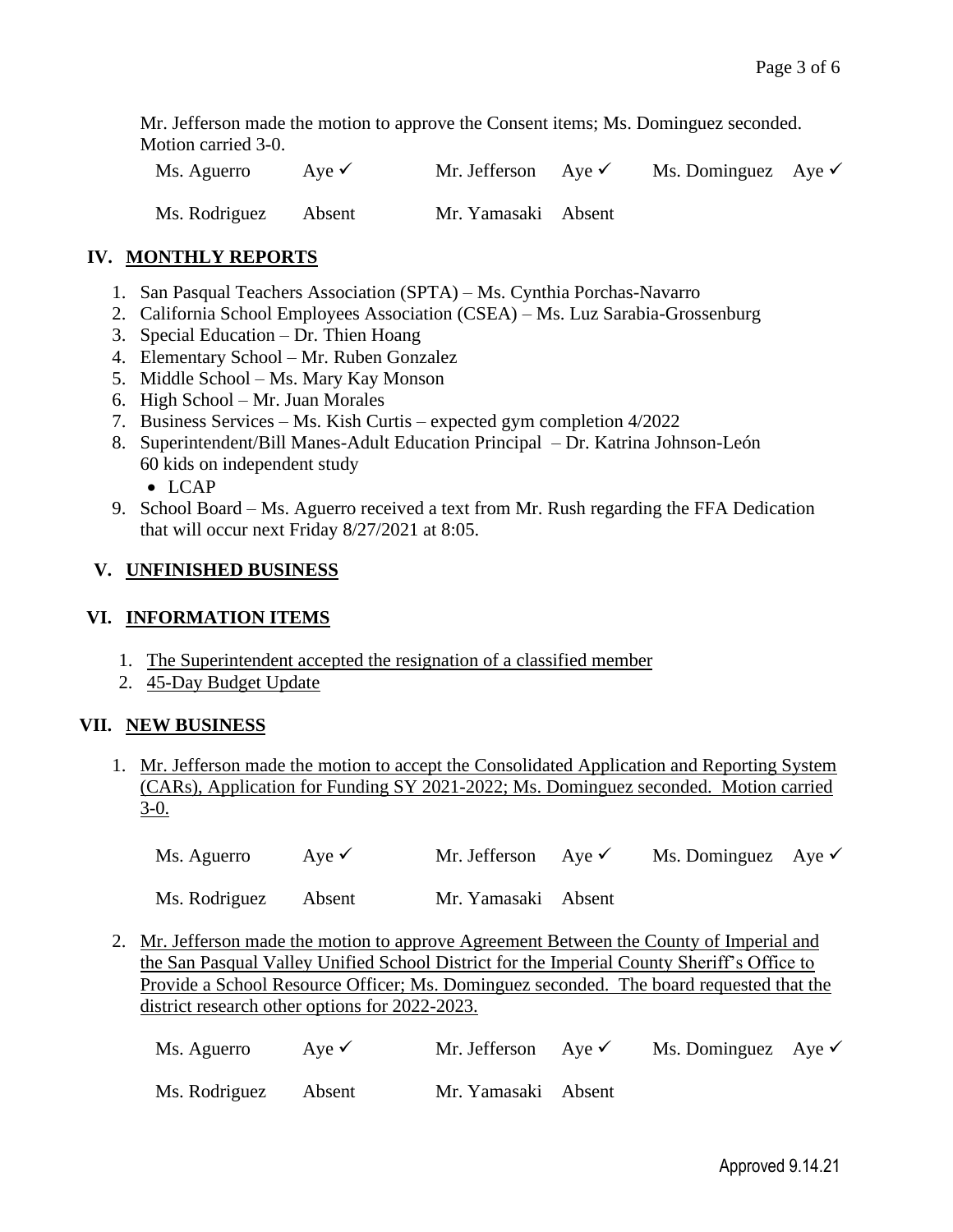3. Ms. Dominguez mad the motion to approve Board Member Compensation for Ms. Kenia Rodriguez and Mr. Mat Yamasaki who were Absent During Board Meetings in August

Ms. Aguerro Aye  $\checkmark$  Mr. Jefferson Aye  $\checkmark$  Ms. Dominguez Aye  $\checkmark$ 

Ms. Rodriguez Absent Mr. Yamasaki Absent

### **VIII. BOARD COMMENTS**

The Board and the kids are excited to be back in person.

#### **IX. ITEMS FOR FUTURE AGENDA**

- 1. Board Policies
- 2. Unaudited Actuals
- 3. Update on Covid testing and Pinnacle update

## **X. CLOSED SESSION Time: 6:57 P.M.**

Ms. Dominguez made the motion to move into closed session; Mr. Jefferson seconded. Motion carried 3-0.

| Ms. Aguerro | Aye $\checkmark$ | Mr. Jefferson Aye $\checkmark$ | Ms. Dominguez Aye $\checkmark$ |  |
|-------------|------------------|--------------------------------|--------------------------------|--|
|             |                  |                                |                                |  |

Ms. Rodriguez Absent Mr. Yamasaki Absent

1. CONFERENCE WITH LABOR NEGOTIATOR (Superintendent) – Pursuant to Government Code 54957.6

## 2. PERSONNEL MATTERS – Pursuant to Government Code 54957

- a. Multiple Subject Teacher
- b. Multiple Subject Teacher
- c. Paraprofessional
- d. Transportation Coordinator

## 3. PUBLIC EMPLOYEE PERFORMANCE EVALUATION – Pursuant to Government Code 54957

#### **XI. RECONVENE Time: 8:03 P.M.**

Ms. Dominguez made the motion to reconvene; Mr. Jefferson seconded. Motion carried 3-0.

| Ms. Aguerro   | Ave $\checkmark$ | Mr. Jefferson Aye $\checkmark$ | Ms. Dominguez Aye $\checkmark$ |  |
|---------------|------------------|--------------------------------|--------------------------------|--|
| Ms. Rodriguez | Absent           | Mr. Yamasaki Absent            |                                |  |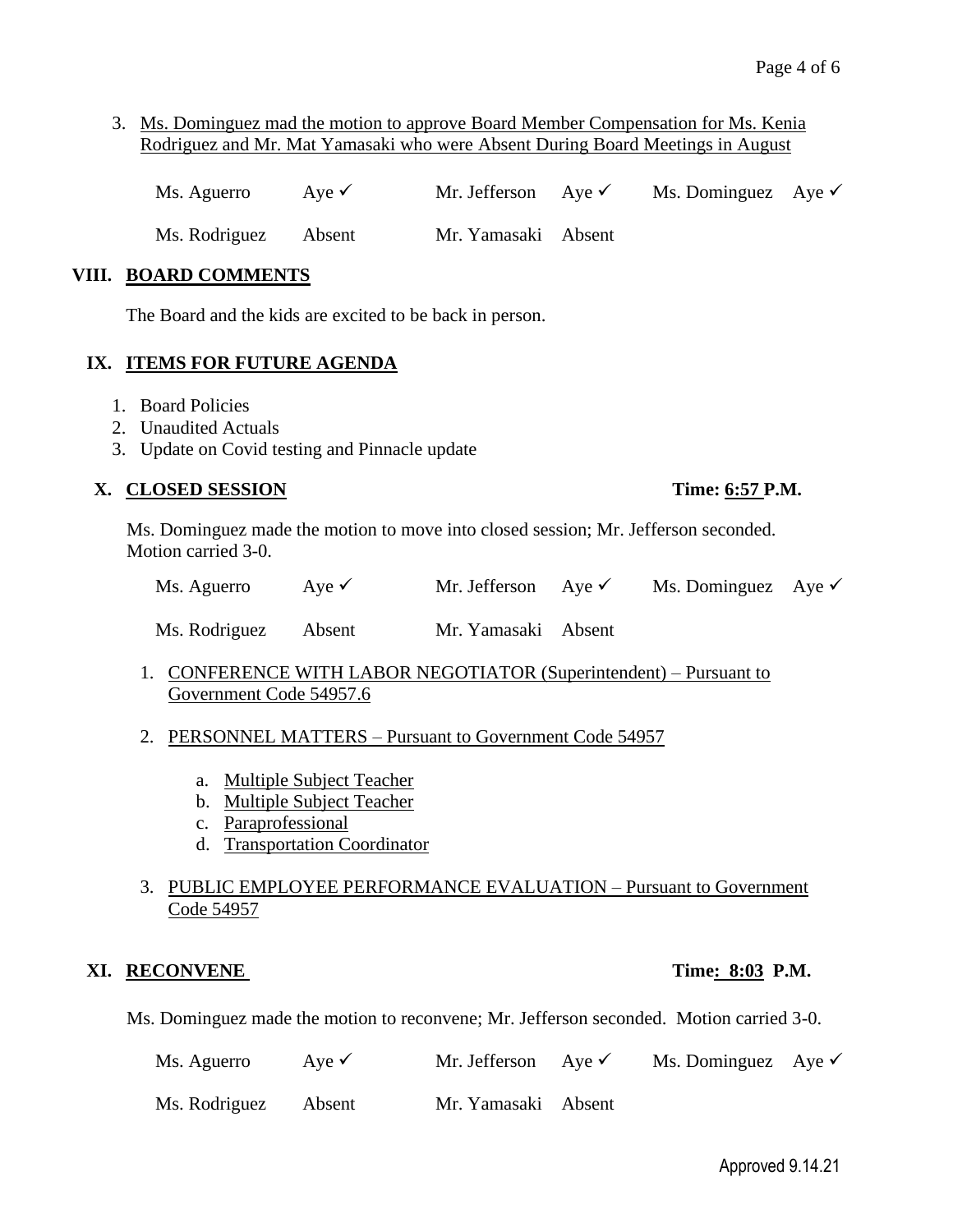During the Executive Session of the August  $17<sup>th</sup>$ , 2021, Board Meeting the following reportable action was taken:

- 1. CONFERENCE WITH LABOR NEGOTIATOR (Superintendent) Pursuant to Government Code 54957.6 – Information given – no action taken
- 2. PERSONNEL MATTERS Pursuant to Government Code 54957
	- a. Mr. Jefferson made the motion to hire Larissa Hanson as the Multiple Subject Teacher with Gilbert Henderson as alternate; Ms. Dominguez seconded. Motion carried 3-0.
	- Ms. Aguerro Aye <del>V</del> Mr. Jefferson Aye V Ms. Dominguez Aye V
	- Ms. Rodriguez Absent Mr. Yamasaki Absent
		- b. Mr. Jefferson made the motion to hire Jonathon Beltran as the Multiple Subject Teacher with Gilbert Henderson as alternate; Ms. Dominguez seconded. Motion carried 3-0.
	- Ms. Aguerro Aye <del>V</del> Mr. Jefferson Aye V Ms. Dominguez Aye V
	- Ms. Rodriguez Absent Mr. Yamasaki Absent
		- c. Mr. Jefferson made the motion to hire Onaney Rosario as the Paraprofessional with Gabriela Sanders as the alternate; Ms. Dominguez seconded. Motion carried 3-0.
	- Ms. Aguerro Aye <del>V</del> Mr. Jefferson Aye V Ms. Dominguez Aye V
	- Ms. Rodriguez Absent Mr. Yamasaki Absent
		- d. Mr. Jefferson made the motion to hire Robert Mattson as the Transportation Coordinator with no alternate; Ms. Dominguez seconded. Motion carried 3-0.
	- Ms. Aguerro Aye <del>V</del> Mr. Jefferson Aye V Ms. Dominguez Aye V
	- Ms. Rodriguez Absent Mr. Yamasaki Absent
- 3. PUBLIC EMPLOYEE PERFORMANCE EVALUATION Pursuant to Government Code 54957 – No information given – no action taken.